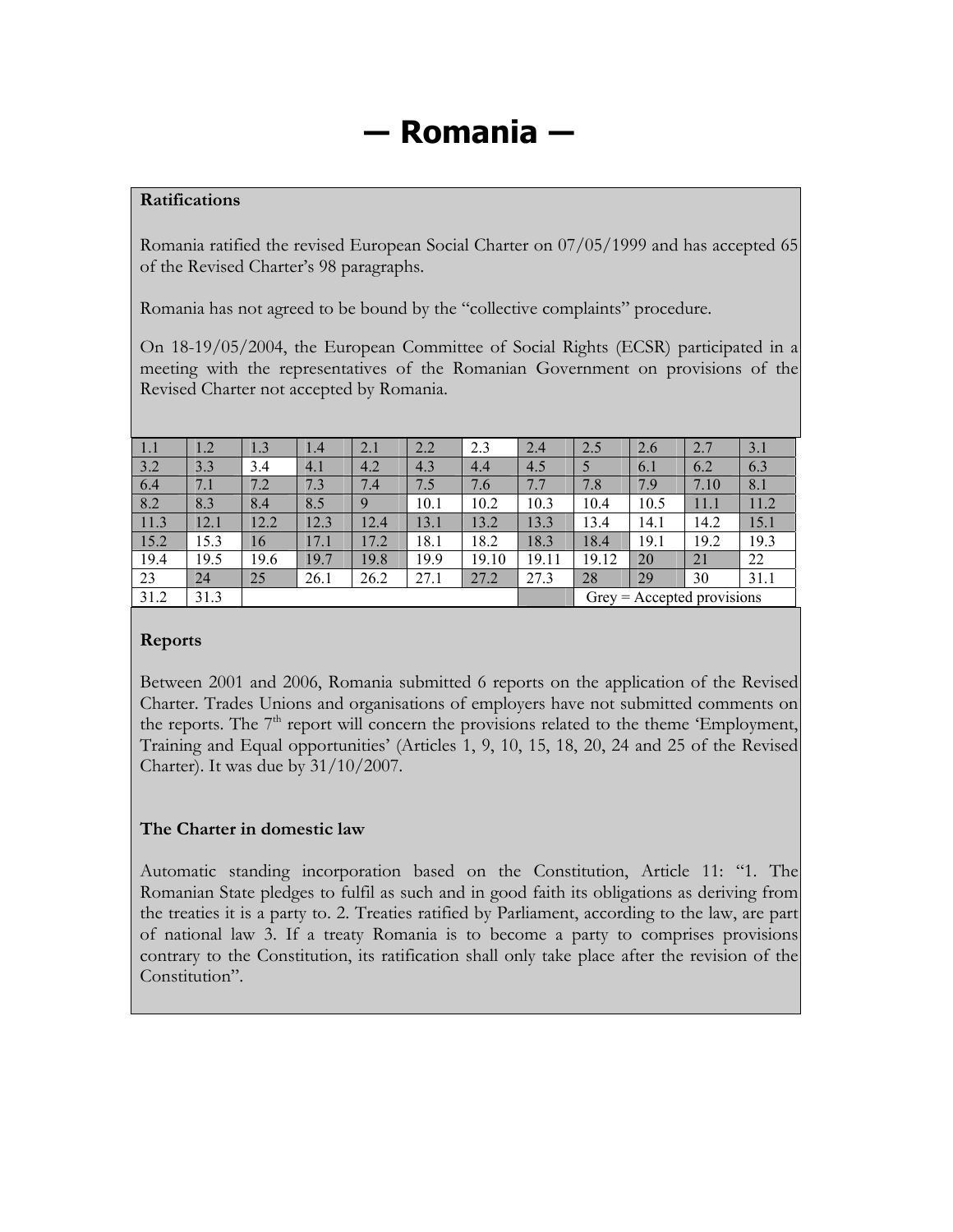The situation of Romania with respect to application of the Charter is the following as of  $1<sup>st</sup>$  December 2007:

# **Examples of progress achieved following conclusions or decisions of the ECSR<sup>1</sup>**

# **Health**

► Listing of occupations or activities where the length of work is to be decreased for health risk reasons (Labour Code as revised in 2003).

► Restrictions on tobacco advertising and sale (Act No. 148/2000); Measures preventing and combating the effects of the tobacco products  $(Act No. 90/2004).$ 

# **Children**

 ► Adoption of a comprehensive framework on the protection and promotion of the rights of the child and setting up of the National Authority for the Protection of the Rights of the Child (Act No. 272/2004 on the Protection of the Rights of the Child).

► National action plan to eliminate child labour approved in Government decision No. 1769/2004.

► Prohibition of trafficking of children for any kind of exploitation, including sexual (Act No. 678/2001 on the Prevention and Combat of Trafficking in Human Beings).

# **Non-discrimination**

► Prohibition of all forms of discrimination in employment (Ordinance No. 137/2000 as modified by Act No. 48/2002)

► Prohibition of all forms of discrimination on grounds of sex in access to social security benefits (Act No. 76/2002)

► Prohibition of all forms of discrimination on grounds of sex in all aspects of working life and right to equal pay for a work of equal value (Act No. 202/2002)

► Prohibition of discrimination in employment on the grounds of disability (Decree No. 77/2003 and Labour Code as revised)

# **Equal opportunities**

 $\overline{a}$ 

<sup>&</sup>lt;sup>1</sup> "1. The European Committee of Social Rights (ECSR) makes a legal assessment of the conformity of national situations with the European Social Charter, the 1988 Additional Protocol and the Revised European Social Charter. 2. It adopts conclusions in the framework of the reporting procedure and decisions under the collective complaints procedure ". (Article 2 of the Rules of the ECSR)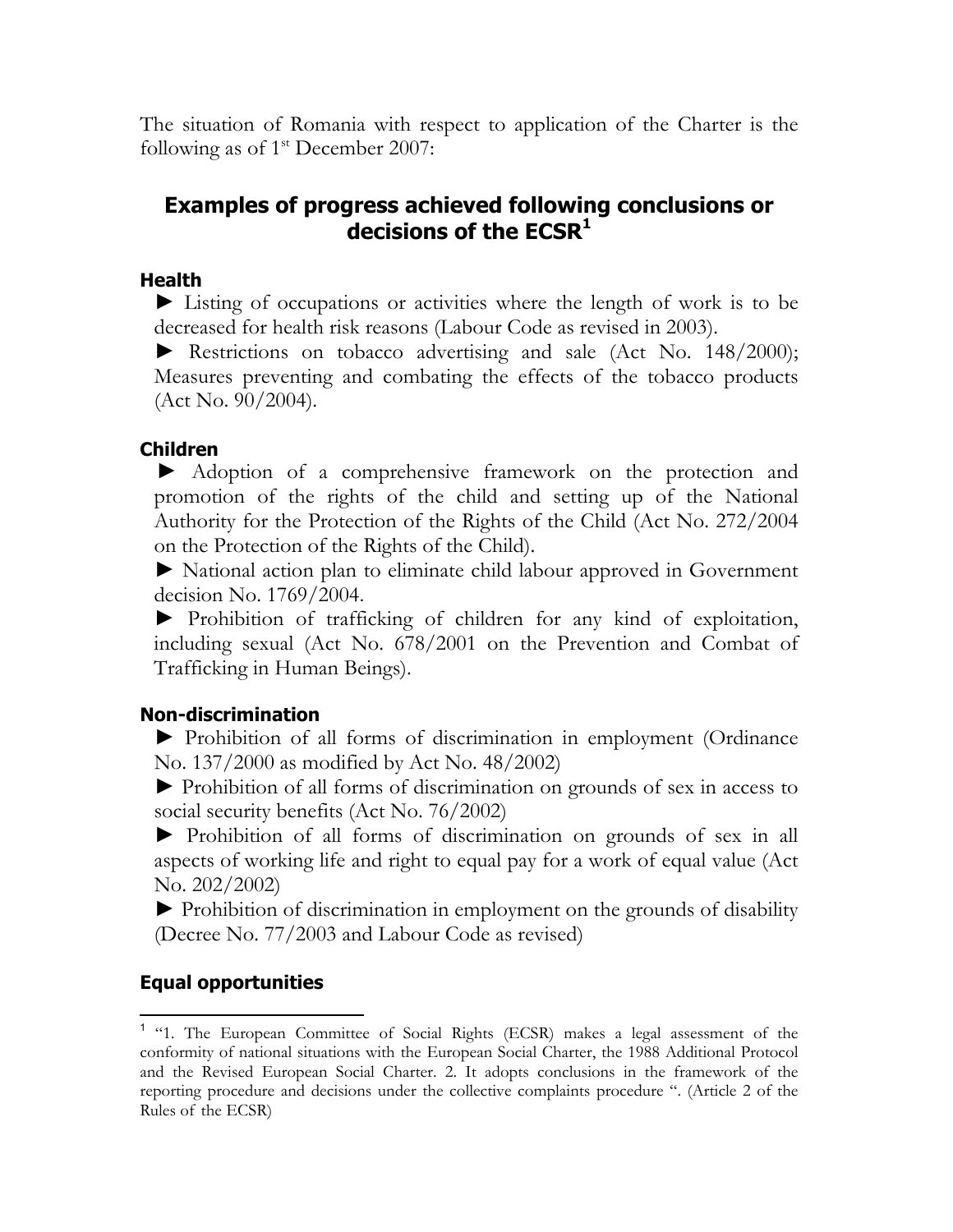► Exemption of all persons with disabilities working on individual employment contracts from tax on their wages (Governmental Emergency Ordinance No. 102/1999 approved by Act No. 519/2002)

#### **Right of children and young persons to protection**

► Adoption of measures to prevent and protect children and young persons against domestic violence (Act No. 217/2003).

#### **Employment**

► Regulation of special types of contracts of employment (temporary agency work, part-time employment, employment on fixed term contracts, home-based work) (Labour Code as revised in 2003).

► Right of employees to set up and join trade unions, without any restriction, including of nationality, or preliminary authorisation *(*Act No. 54/1991 on trade unions as revised in 2003).

► Right of civil servants to organise in principle (Act No. 344/2004 on the status of civil servants)

► Right of female employees to a compulsory 42 days postnatal leave (Article 16 of Government Emergency Ordinance No 96/2003).

# **Cases of non-compliance**

#### **Health**

► *Article 3§2 – Right to health and safety in the workplace* 

Self-employed workers and domestic staff are not covered by the occupational health and safety regulations. Prevention and protection measures do not also cover all the risks linked to this provision.

► *Article 11§1 – Removal of the causes of ill-health*

The Committee considers that infant and maternal mortality rates are too high (in 2002, respectively, 17.3 deaths for 1,000 live births and 22 deaths for 100,000 live births). The situation in certain psychiatric hospitals is also alarming (lack of ressources, report of ill treatment in particular).

#### **Children**

► *Article 7§§1 to 9 – Prohibition of employment of children aged under 15 and of children subject to compulsory education – right of young persons aged between 15 and 18 to specific employment conditions*

The labour legislation regarding young workers is not effective. Young people employed as domestic staff are also not covered by labour legislation.

► *Article 7§3 – Prohibition of employment of children subject to compulsory school*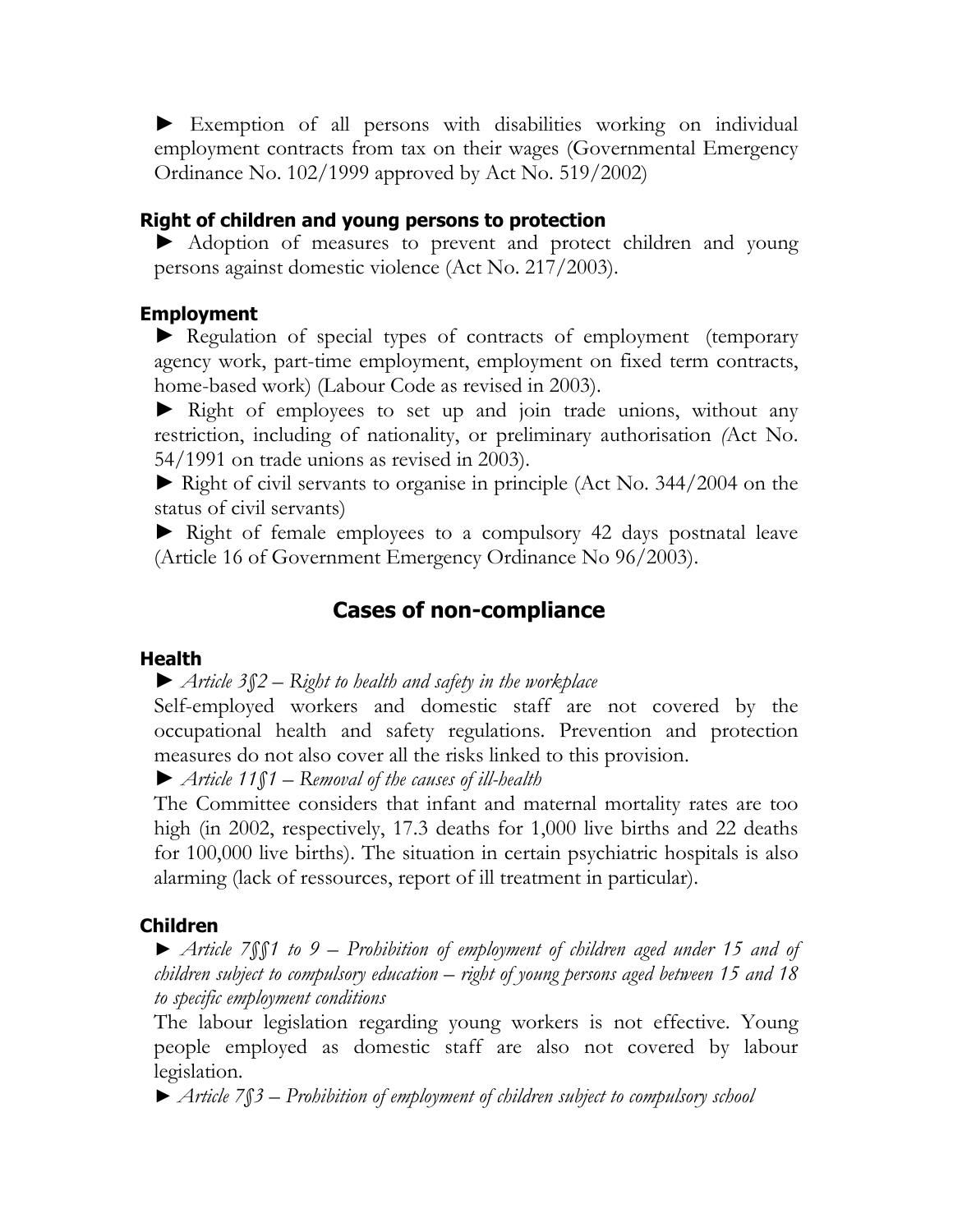Definition of light work for children aged more than 15 still subject to compulsory education does not adequately reflect the notion of light work used under Article 7. In addition, children aged more than 15 still subject to compulsory education are not guaranteed the benefit of a sufficiently long rest period during holidays (the period of rest must cover at least half the holiday period for them).

► *Article 7§10 – Right of children and young persons to protection against moral and physical dangers* 

Although significant measures have been taken to address the problem of trafficking of minors, the number of children affected is too high, indicating that the measures adopted have not yet been fully effective.

► *Article 15§1 – Right of persons with disabilities to education*

Separate schooling of the majority of children with disabilities in special schools.

► *Article 17§1 – Right of young persons (legal and social protection)*

Corporal punishment within the family is not prohibited. The Committee also considers that the level of non-attendance of compulsory schooling is manifestly too high (with regard to high school of which two years is compulsory almost 44% of urban children and 70% of rural children were not enrolled in 2002-2003).

# **Non-discrimination (Nationality)**

► *Article 5 – Right to organise*

The Romanian nationality is required for representatives of management and labour on the Economic and Social Council.

► *Article 12§4 – Equal treatment in social security matters*

The legislation does not provide for retention of accrued benefits when persons move to a state party not bound by agreement with Romania. In addition, the legislation does not provide for the accumulation of insurance or employment periods completed by the nationals of states party not bound by agreement with Romania.

# . **Non-discrimination (Disability)**

► *Article 15§§1and 2 – Right of persons with disabilities to education and employment* Legislation does not prohibit discrimination in relation to disability in the field of education and training.

# **Non-discrimination (Minority)**

► *Article 16 – Legal social and economic protection of the family* 

Roma families are subject to shortage of housing (inadequacy of the supply of housing appropriate to the size and needs of Roma families).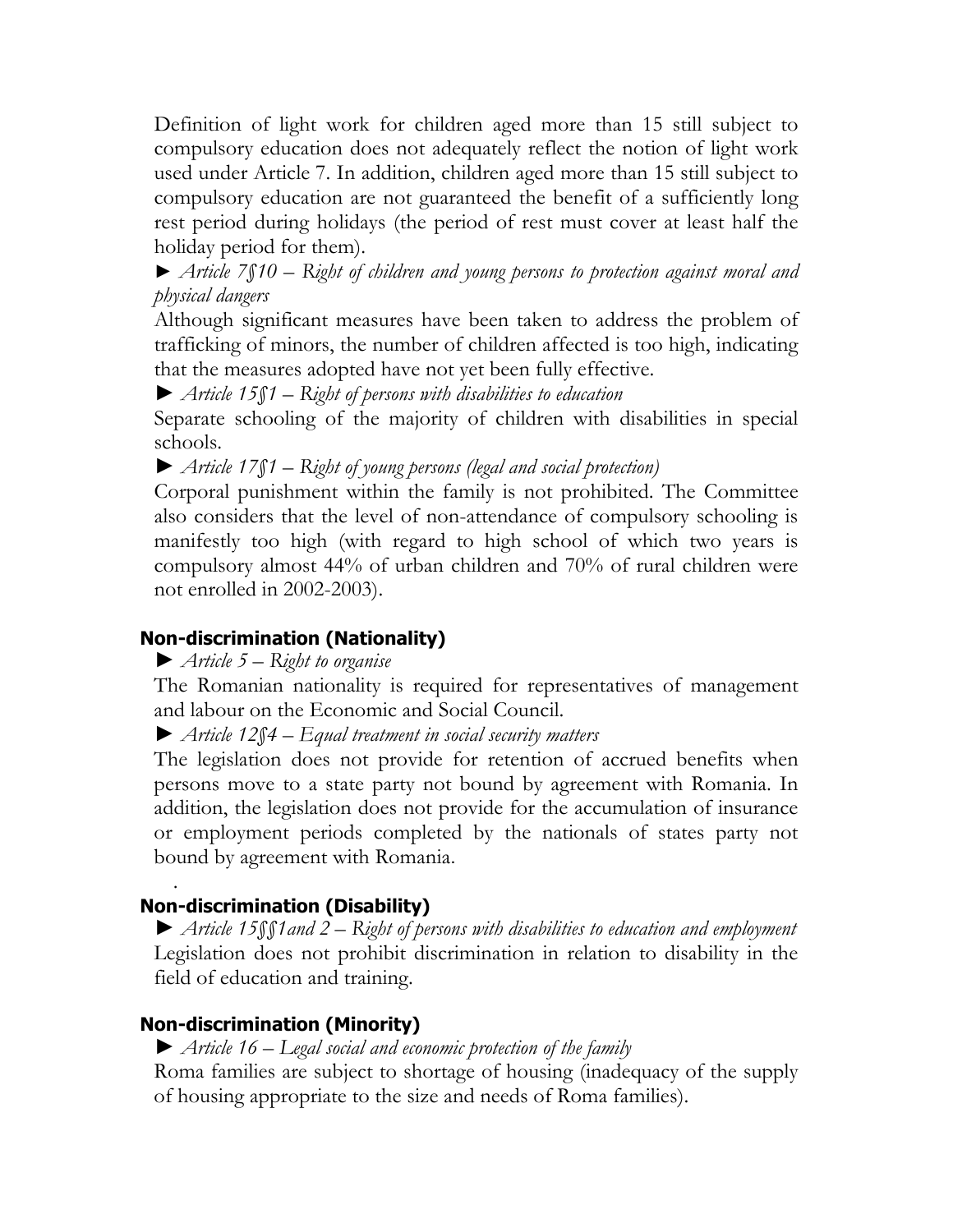## **Social Protection**

► *Article 16 – Legal social and economic protection of the family*

According to Eurostat, child allowances (in the amount of 6.39 $\epsilon$  monthly) only represented approximately 2.21 % of the value of the median equivalised income (which was about 288.4€ the same year) in 2003. The Committee considered that the level of family benefits was manifestly inadequate.

# **Employment**

# ► *Article 1§1 – Full employment policy*

Any information on the public expenditure on active and passive employment measures as a percentage of GDP or on the number of participants in the various active measures is not provided in the framework of the policy measures to address the high long-term unemployment rate as well as the rising youth unemployment rate.

► *Article 1§2 – Prohibition of forced labour*

The Committee considered that the length of alternative service to military service (24 months) is excessive. It took the view that the additional 12 months (the normal period is 12 months), during which the persons concerned were deprived of the right to earn a living through freely undertaken work, went beyond reasonable limits in relation to the length of military service.

► *Article 4§1 – Right to adequate remuneration*

 In 2004, the minimum wage only represented 34.40% of the average annual gross earning (2140 $\epsilon$  in 2003). According to Eurostat, 12% of employees earned minimum wage both in 2003 and 2004. The Committee considered that the level of the minimum wage was manifestly inadequate.

► *Article 4§4 – Right to reasonable notice of termination of employment* 

The Labour Code only provides for a 15-day period of notice regardless of the length of service.

► *Article 4§5 – Limitation of deduction from wages*

Deductions from wages may deprive the worker of his very means of subsistence.

# ► *Article 5 – Right to organise*

The restrictions on the right to organise of senior civil servants and officials holding management positions or high public office are too general. Certain categories of persons, for example, such as persons holding management positions or high public office, are not untitled to form trade unions. The